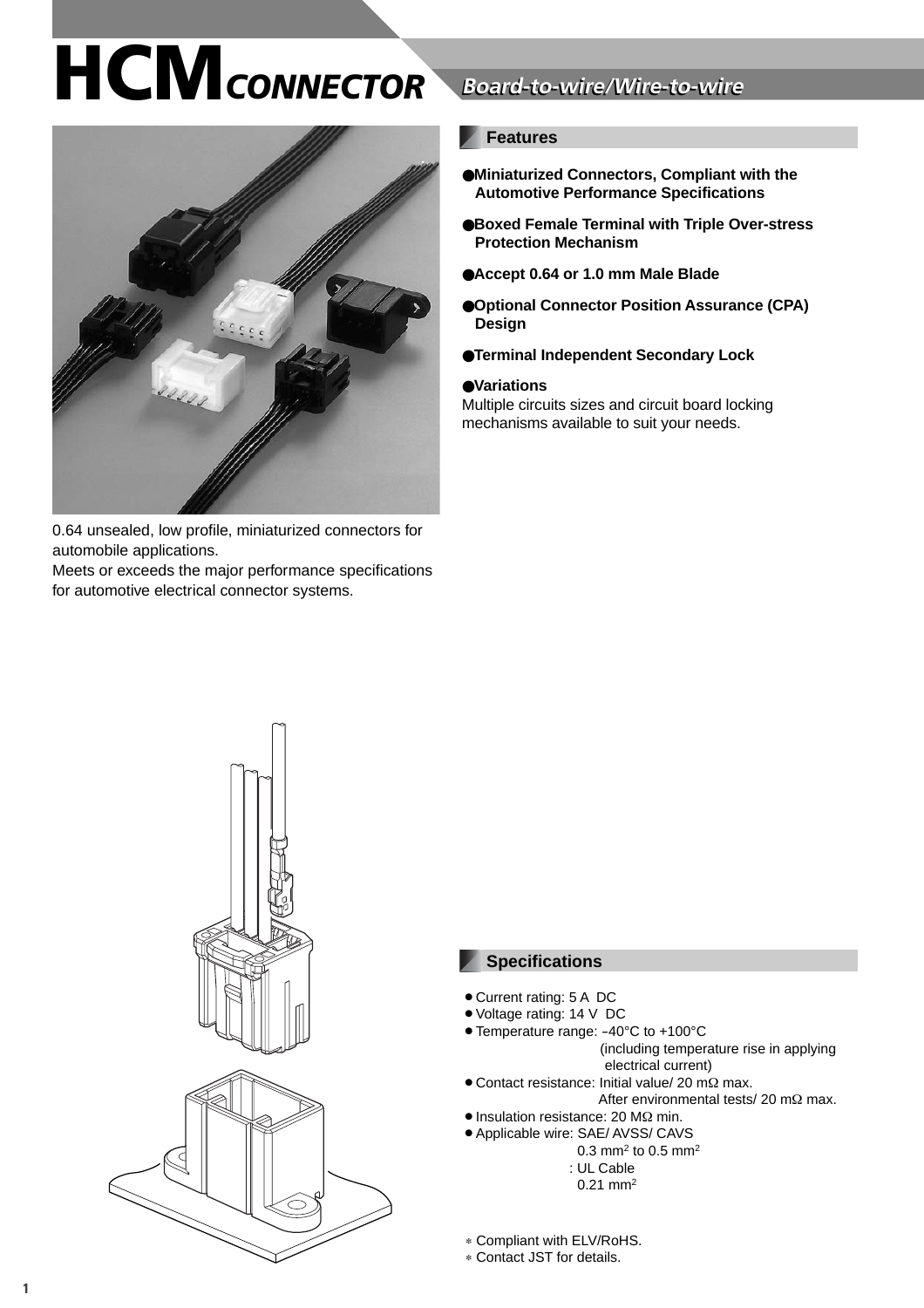



|                          | Applicable wire range           |                         |           |  |  |
|--------------------------|---------------------------------|-------------------------|-----------|--|--|
| Model No.                | Conductor<br>(mm <sup>2</sup> ) | Insulation O.D.<br>(mm) | Q'ty/reel |  |  |
| SHCM-A03T-P025           | $0.3 \text{ to } 0.5$           | 1.4 to 1.9              | 5,000     |  |  |
| SHCM-A04T-P025           | 0.21                            | 1.5                     | 5,000     |  |  |
|                          |                                 |                         |           |  |  |
| Material and Finish      |                                 |                         |           |  |  |
| Copper alloy, tin-plated |                                 |                         |           |  |  |
|                          |                                 |                         |           |  |  |

### **Female connector**

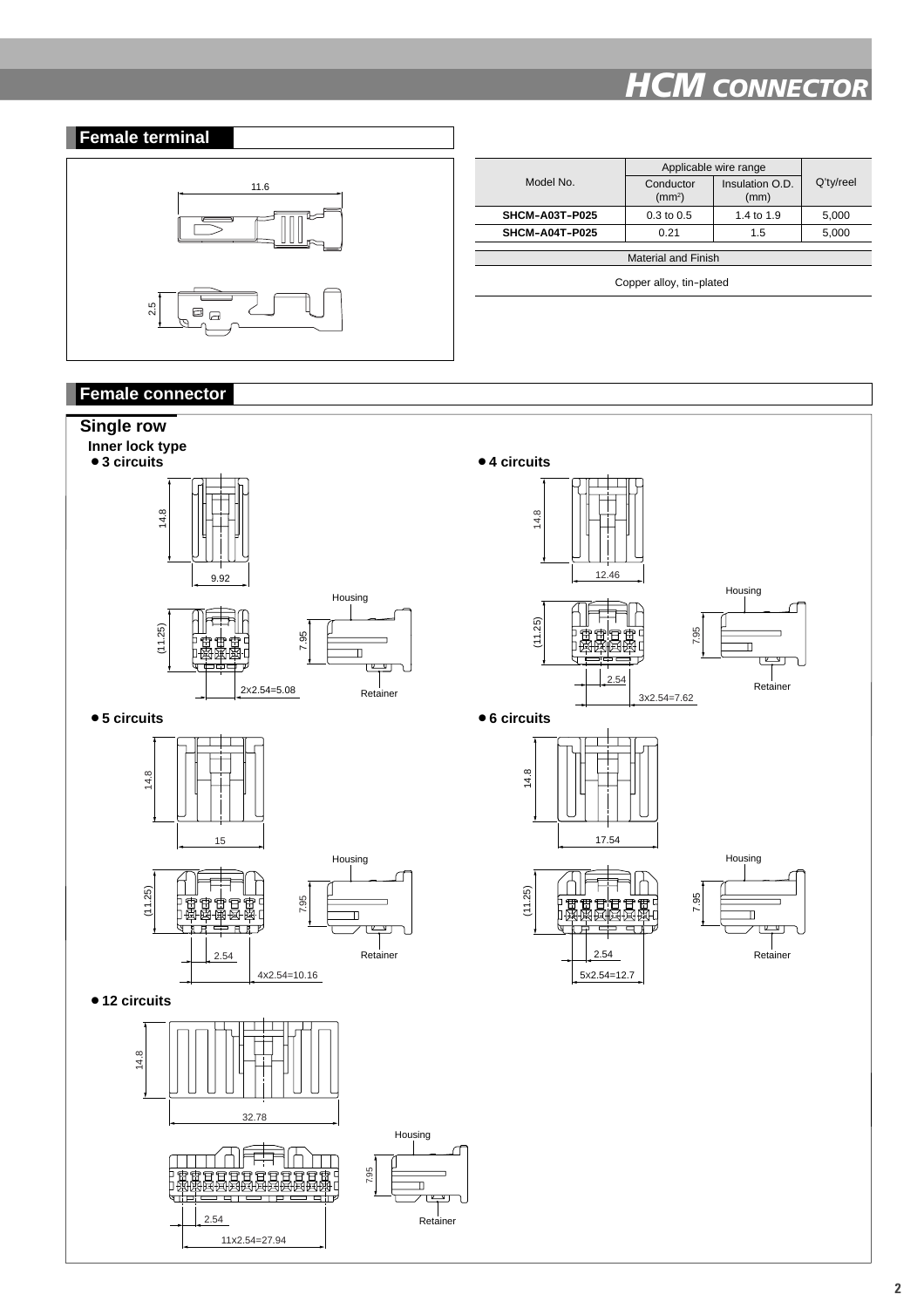#### **Female connector**

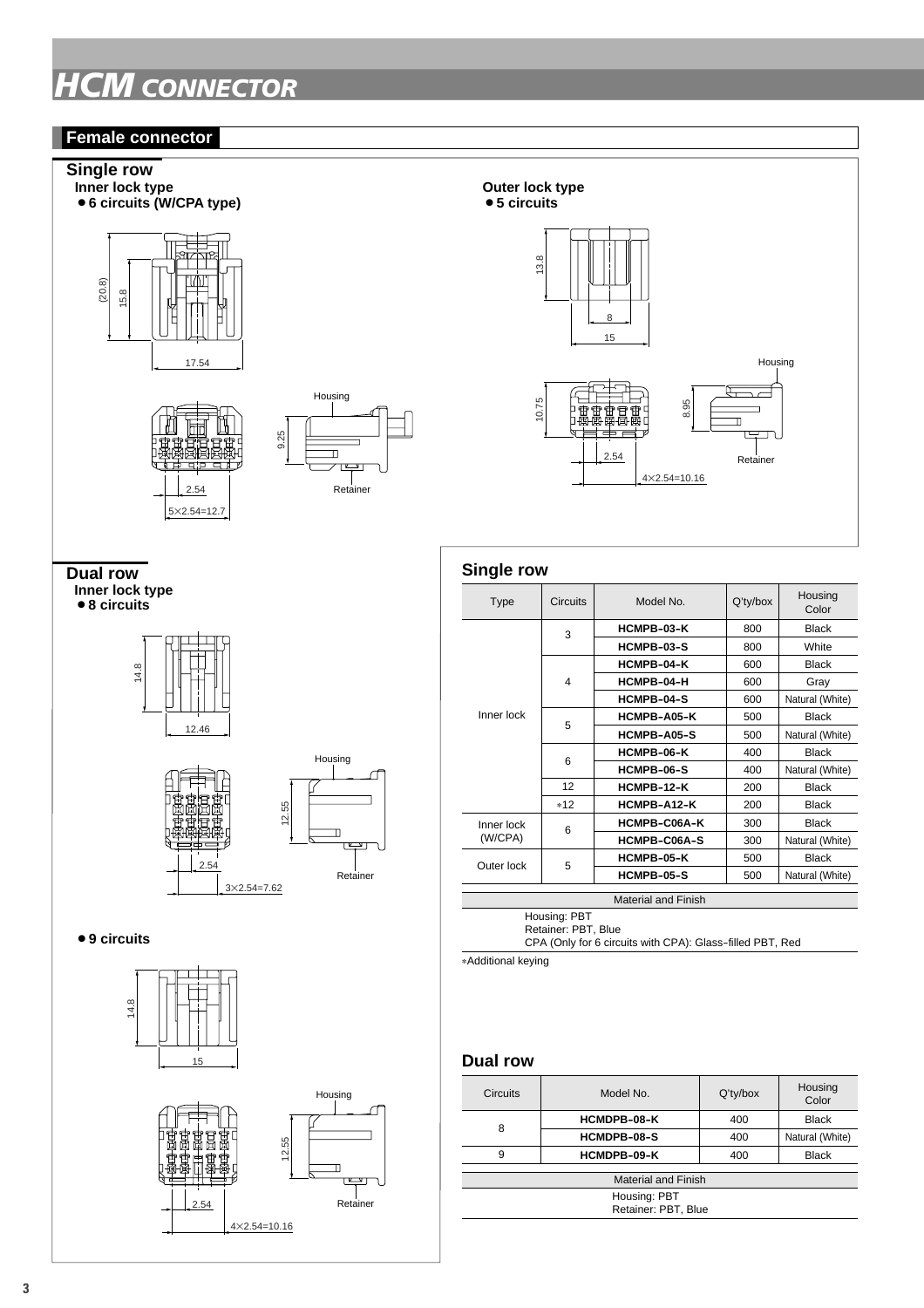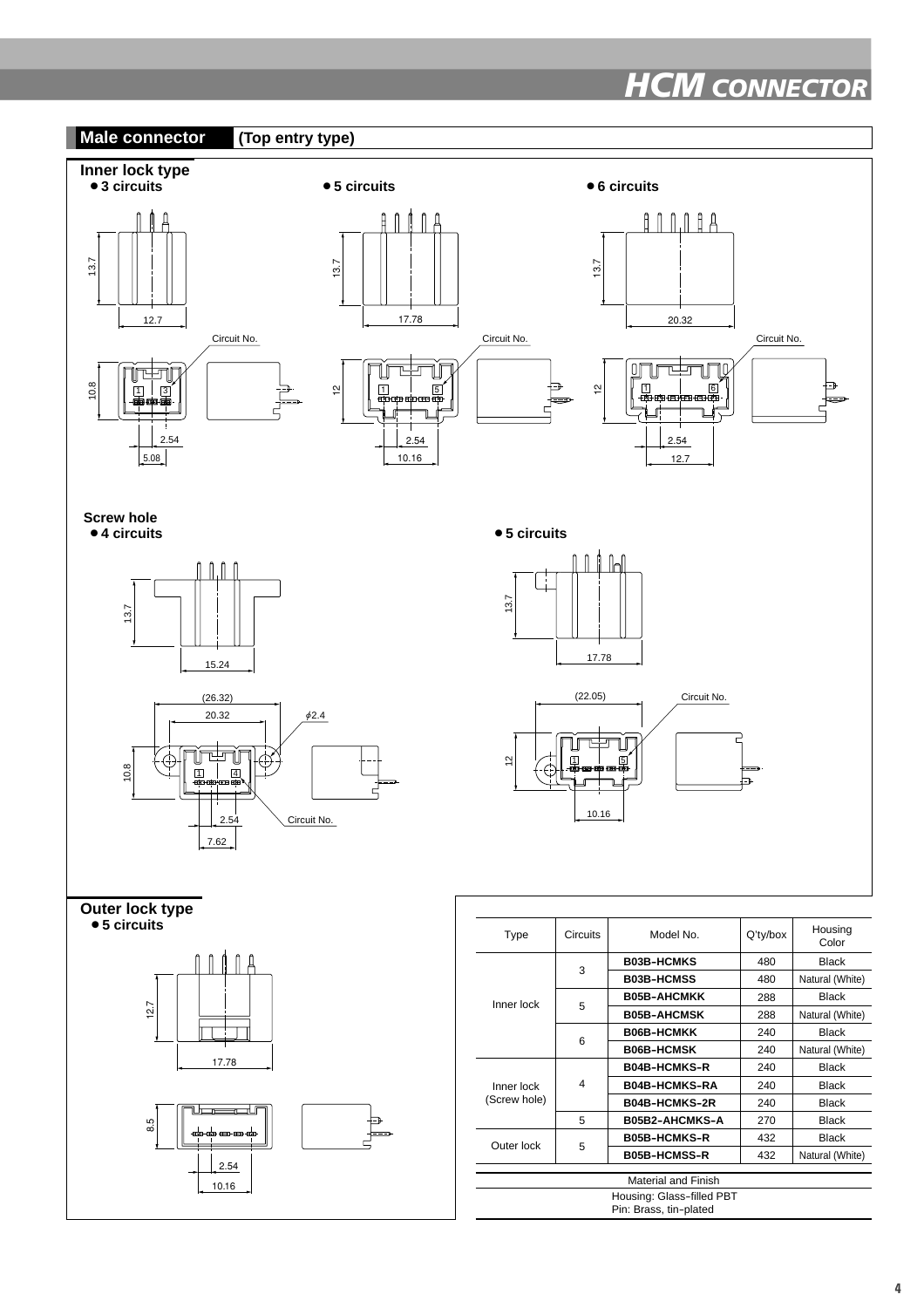#### **Male connector (Side entry type)**



## ¡**3 circuits (S04B1A-HCMKS)**   $\mathbb{L}$ 13.7 15.24 19.05 Circuit No. Úr‡ní 12.8 10.8 ゚<u>ก</u> | 44<br><del>100000000000</del> 2.54 13.97



#### 3 4 **Black** Black Black Natural (White) Housing Color 180 165 165 165 Circuits | Model No. | Q'ty/box **S03B1-HCMKS S04B1A-HCMKS S04B1-HCMKS S04B1-HCMSS**  Material and Finish Housing: Glass-filled PBT Pin: Brass, tin-plated

## **Male terminal**



|                                      | Applicable wire range           |                         |           |  |  |  |
|--------------------------------------|---------------------------------|-------------------------|-----------|--|--|--|
| Model No                             | Conductor<br>(mm <sup>2</sup> ) | Insulation O.D.<br>(mm) | Q'ty/reel |  |  |  |
| SHCMW-A03T-040                       | $0.3 \text{ to } 0.5$           | $\leq 1.9$              | 5,000     |  |  |  |
|                                      |                                 |                         |           |  |  |  |
| <b>Material and Finish</b>           |                                 |                         |           |  |  |  |
| Brass, tin-plated (reflow treatment) |                                 |                         |           |  |  |  |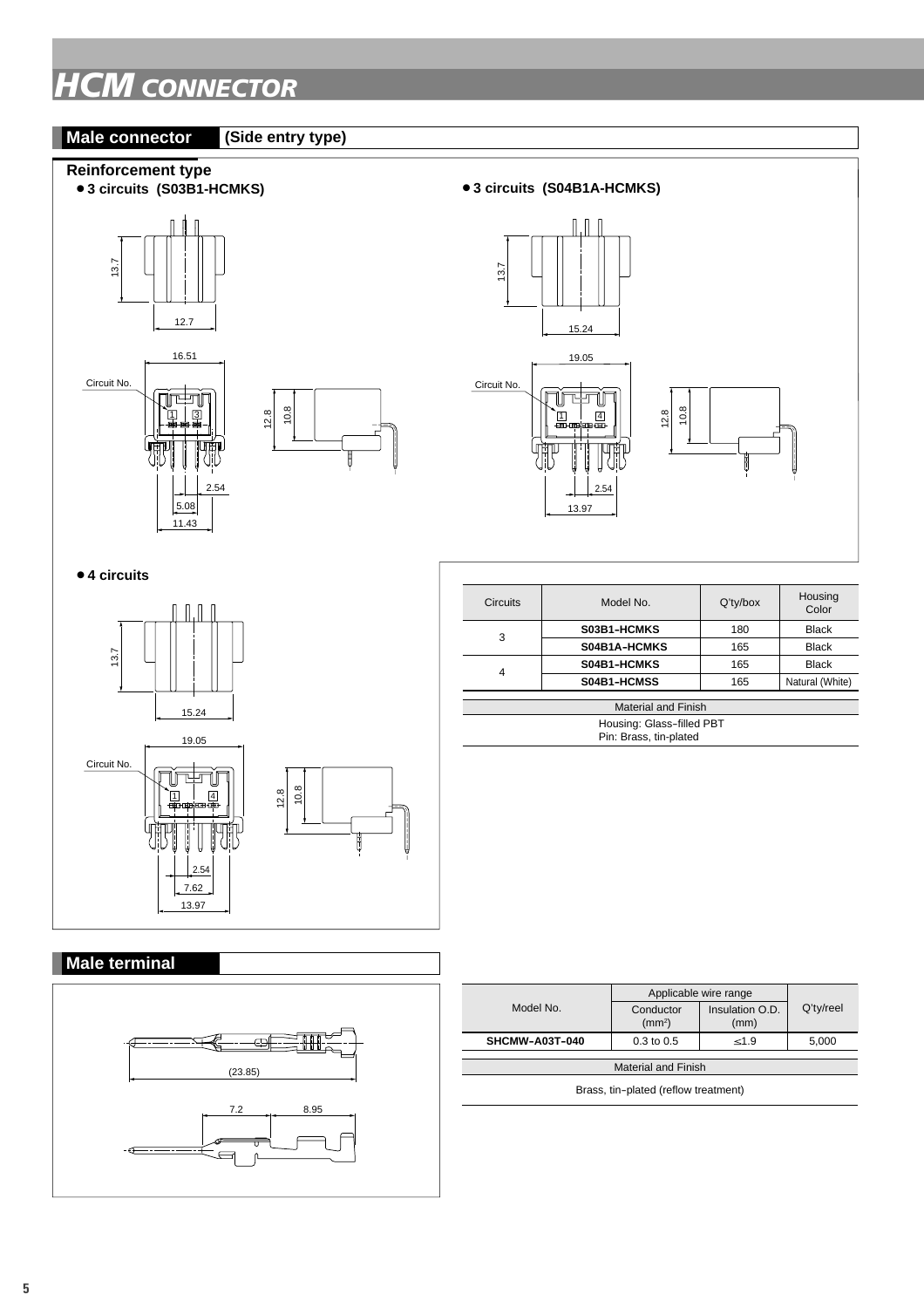